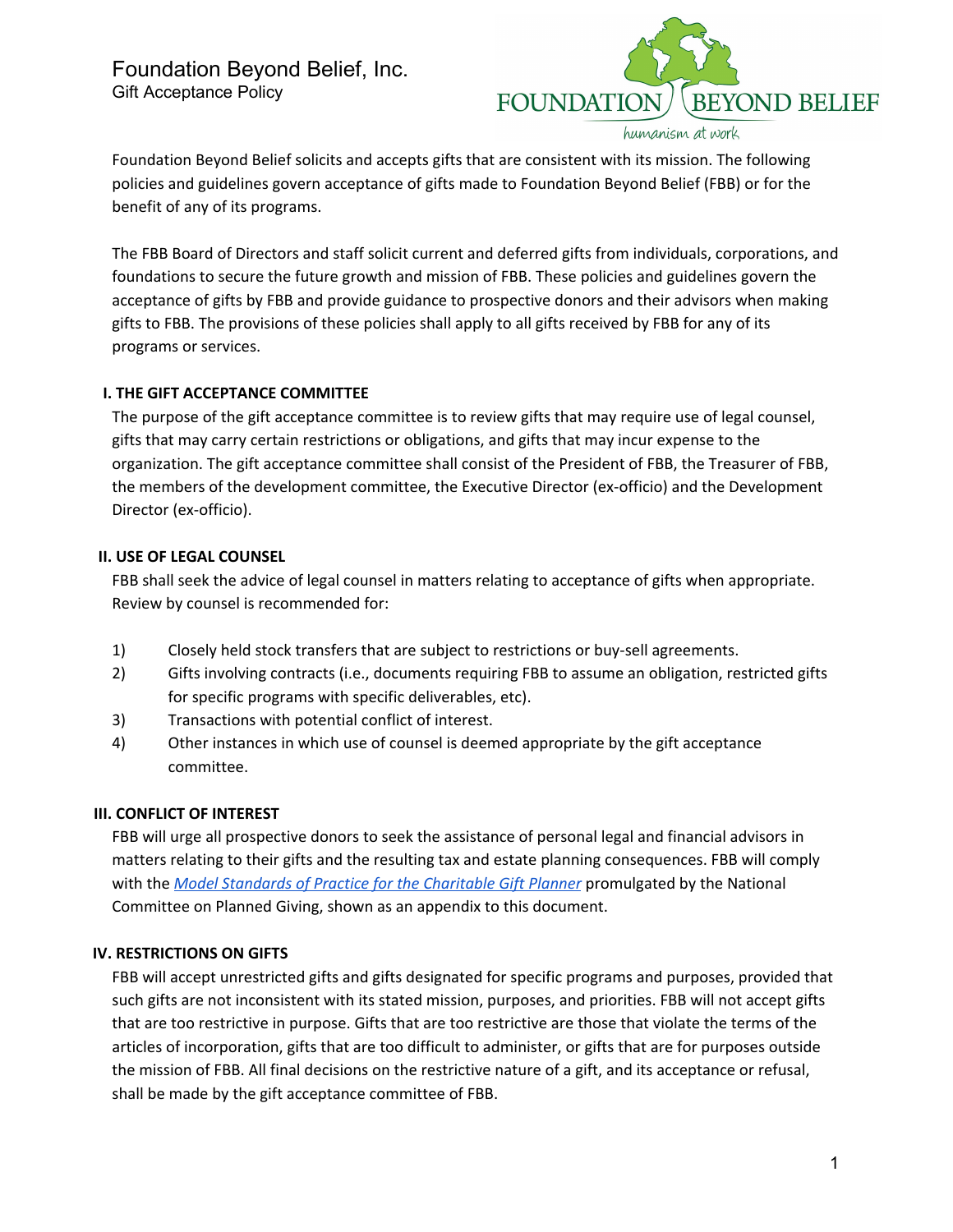Foundation Beyond Belief, Inc. Gift Acceptance Policy



## **V. TYPES OF GIFTS**

# **Gifts generally accepted without prior review:**

# **Cash**

Cash is acceptable in any form. Checks shall be made payable to Foundation Beyond Belief/FBB or donations may be made online via credit card.

# **Securities**

FBB can accept publicly traded securities. Marketable securities may be transferred to FBB's account maintained at Vanguard. All marketable securities shall be sold upon receipt.

# **Life Insurance**

FBB will accept gifts of life insurance where FBB is named as both beneficiary and irrevocable owner of the insurance policy.

- a) If the insurance policy will be transferred to FBB prior to "Cash Out/Death," FBB considers the value of the gift to be the "cash out" value at the time the gift is made. The gift will be recorded upon receipt of the cash out value.
- b) If FBB is named as a beneficiary of a life insurance policy, the gift is recorded upon receipt.

The donor or the donor's estate must agree to pay, before due, any future premium payments owed on any policy in which FBB is named as a beneficiary. FBB will include the amount of additional premium payments in the total amount of the gift in the year that the gift is made.

# **Gifts generally accepted without prior review but only once irrevocable:**

When the gift is irrevocable, but is not due until a future date, the present value of that gift may be recorded at the time when the gift becomes irrevocable.

# **Retirement Plan Beneficiary**

Donors and supporters are encouraged to name FBB as beneficiary of their retirement plans.

#### **Bequests**

Donors and supporters are encouraged to make bequests to FBB under their wills and trusts.

#### **Life Insurance Beneficiary Designations**

Donors and supporters are encouraged to name FBB as beneficiary or contingent beneficiary of their life insurance policies.

# **Gifts subject to prior review by the Gift Acceptance Committee:**

#### **Tangible Personal Property**

All gifts of tangible personal property will be considered in light of the following considerations:

- 1. Does the property further the organization's mission?
- 2. Is the property marketable? Are there any unacceptable restrictions imposed on the property?
- 3. Are there any carrying costs for the property for which the organization may be responsible?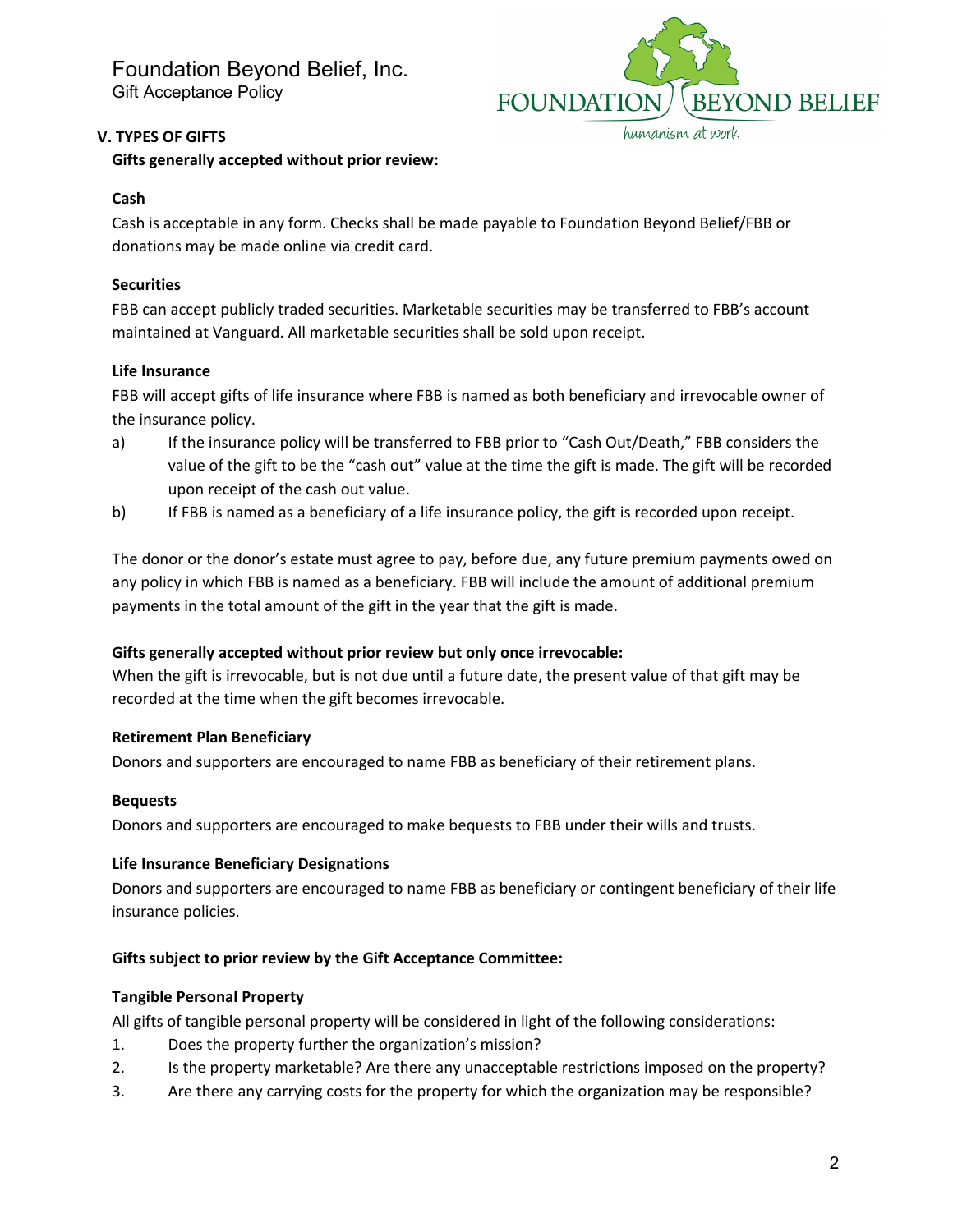# Foundation Beyond Belief, Inc.

Gift Acceptance Policy



4. Is the title/provenance of the property clear?

The gift acceptance committee of FBB shall make the final determination on the acceptance of other tangible property gifts.

# **Real Estate**

Gifts of real estate may include developed property, undeveloped property, or gifts subject to a prior life interest. FBB does not accept gifts of real estate at this time.

# **Charitable Gift Annuities**

A charitable gift annuity is when a donor makes a significant gift of cash or property in exchange for annual payments from the charity. The remainder of the gift is transferred to the charity at the time of the donor's death. FBB does not accept charitable gift annuities at this time.

# **Charitable Remainder Trusts**

A charitable remainder trust is a tax-exempt irrevocable trust designed to reduce the taxable income of individuals by first disbursing income to the beneficiaries of the trust for a specific period of time, and then donating the remainder of the trust to a designated charity. FBB may accept designation as remainder beneficiary of a charitable remainder trust with the approval of the gift acceptance committee. FBB will not accept appointment as trustee of a charitable remainder trust.

# **Charitable Lead Trusts**

A charitable lead trust is an irrevocable trust designed to provide financial support to one or more charities for a period of time, with the remaining assets eventually going to family members or other beneficiaries. Charitable lead trusts are often considered to be the inverse of a charitable remainder trust. FBB may accept a designation as income beneficiary of a charitable lead trust. The board of FBB will not accept an appointment as trustee of a charitable lead trust.

# **VI. MISCELLANEOUS PROVISIONS**

**Appointment as trustee.** FBB will not accept appointment as trustee of any trust.

**Securing appraisals and legal fees for gifts to FBB.** It will be the responsibility of the donor to secure an appraisal (where required) and independent legal counsel for all gifts made to FBB.

**Valuation of gifts for development purposes.** FBB will record a gift received by FBB at its valuation for gift purposes on the date of the gift.

**Responsibility for IRS filings upon sale of gift items.** The gift acceptance committee of FBB is responsible for filing IRS Form 8282 upon the sale or disposition of any asset sold within two years of receipt by FBB when the charitable deduction value of the item is more than \$5,000. FBB must file this form within 125 days of the date of sale or disposition of the asset. Form 8282 with Filing Instructions is attached as an appendix to these policies.